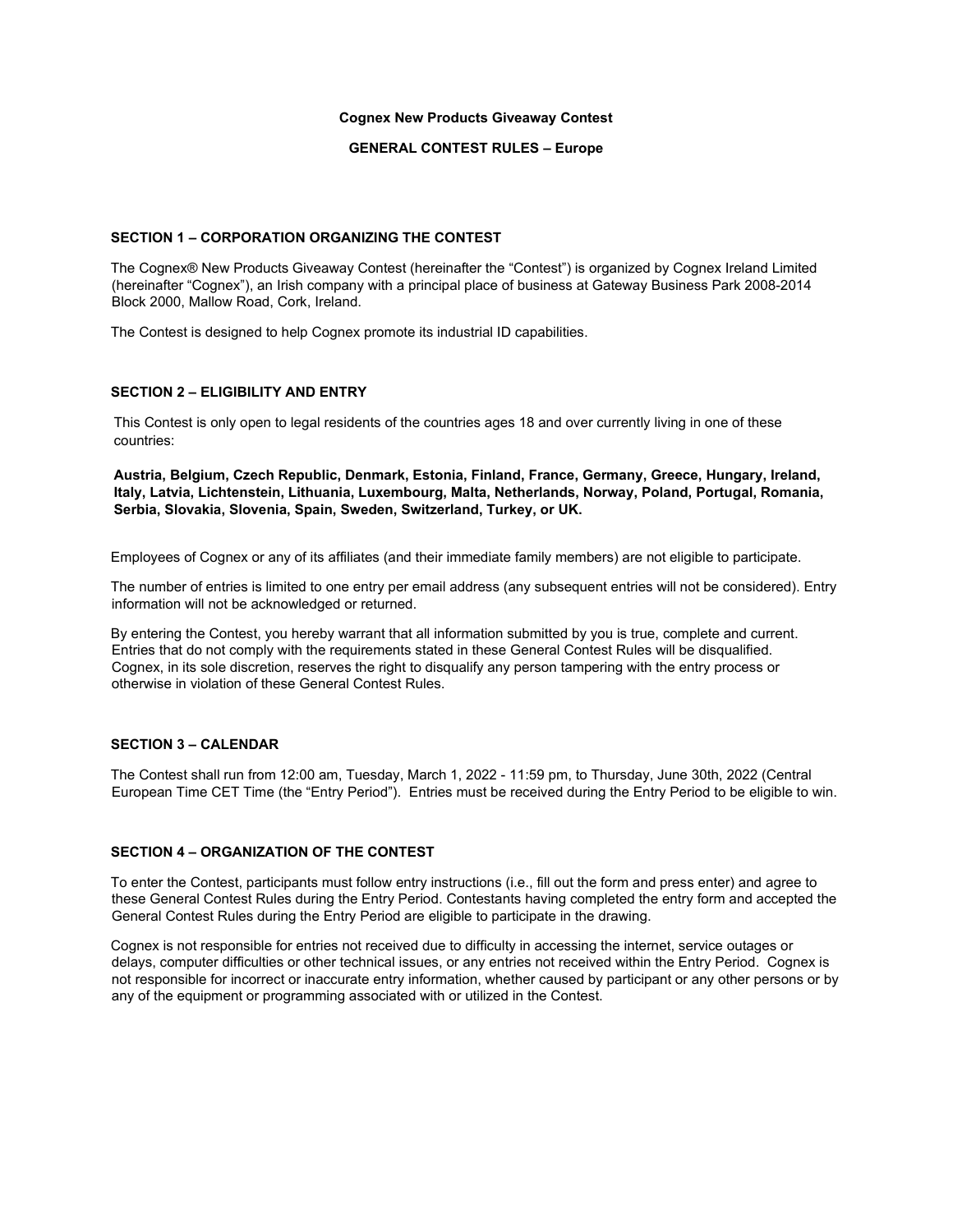### **SECTION 5 – DRAWING AND WINNERS**

Only participants who complete the form are eligible to become a prize winner. The prize winner will be randomly selected from among all eligible entries received during the Entry Period.

Three winners will be drawn from all entries. Odds of winning depend on the total number of eligible entries received.

In the event that a potential winner does not comply with these General Contest Rules or is not reachable under the address submitted, Cognex reserves the right to disqualify such participant from the Contest and select further participants from the remaining eligible entries until a winner is finally declared. The prize will be sent to the winner within 60 days of the drawing.

### **SECTION 6 – DESCRIPTION OF THE PRIZE**

The prizes are 3 sets comprised of 1 DataMan 280 and 1 iPad Air and will be awarded to 3 winners.

Cognex reserves the right to substitute a prize (of equal or greater value) at any time for any reason including unavailability of the products mentioned above. By participating in the Contest, the prize winner agrees to be bound by the Cognex Standard Terms and Conditions of Sale for Standard Products and Services (available at <http://www.cognex.com/terms-and-conditions/europe.pdf> ) governing the operation, use and transfer of the any of the products mentioned above, and the winners are solely responsible for adherence thereto. The prizes cannot be exchanged for the cash or cash equivalent or be returned to Cognex for a refund of the cash value of the prize.

# **SECTION 7 – AWARD AND DELIVERY OF PRIZE**

Arrangements for the fulfillment of the prize will be made by Cognex. Receipt of the prize is conditioned upon compliance with any and all applicable laws, rules and regulations. The winner of the prize accepts responsibility for payment of all applicable taxes and any other liabilities associated with such prize award. Taxes and duty, if any, are the sole responsibility of the winning participant.

The prize is not transferable, assignable or redeemable for cash. The prize awarded and described in Section 6 of these General Contest Rules shall not give rise to any claim whatsoever on the part of the prize winner against Cognex and cannot be exchanged or replaced for any reason.

The prize will be released to the winners only, in accordance with Section 5. In the event of non-compliance by the winners with these General Contest Rules, an alternative winner may be awarded the respective prize. Return of any prize or prize notification as undeliverable will result in a disqualification and an alternate winner may be selected.

# **SECTION 8 – CONTEST MODIFICATIONS**

Cognex reserves the right to suspend, shorten, modify or cancel this Contest or modify these General Contest Rules at any time and for any reason, without liability for compensation to any participant. Notwithstanding the foregoing, Cognex shall notify participants via email of any suspension, modification or cancellation of the Contest or modification to these General Contest Rules. In the event of a Contest cancellation, Cognex reserves the right to select a winner from among all eligible and correct entries received prior to the cancellation date.

#### **SECTION 9 – ENTRY AND PERSONAL DATA AND PRIVACY STATEMENT**

By entering this Contest, participant gives Cognex all necessary consents in relation to his/her personal data (i.e., participant's name, email address and information submitted when participating) strictly in order for Cognex to administer the Contest.

Cognex will not use such data for any data for purposes other than administrating the Contest. Personal data submitted will be deleted after the Contest has been completed. Cognex may forward personal data to other Cognex companies in Europe strictly for administering the Contest.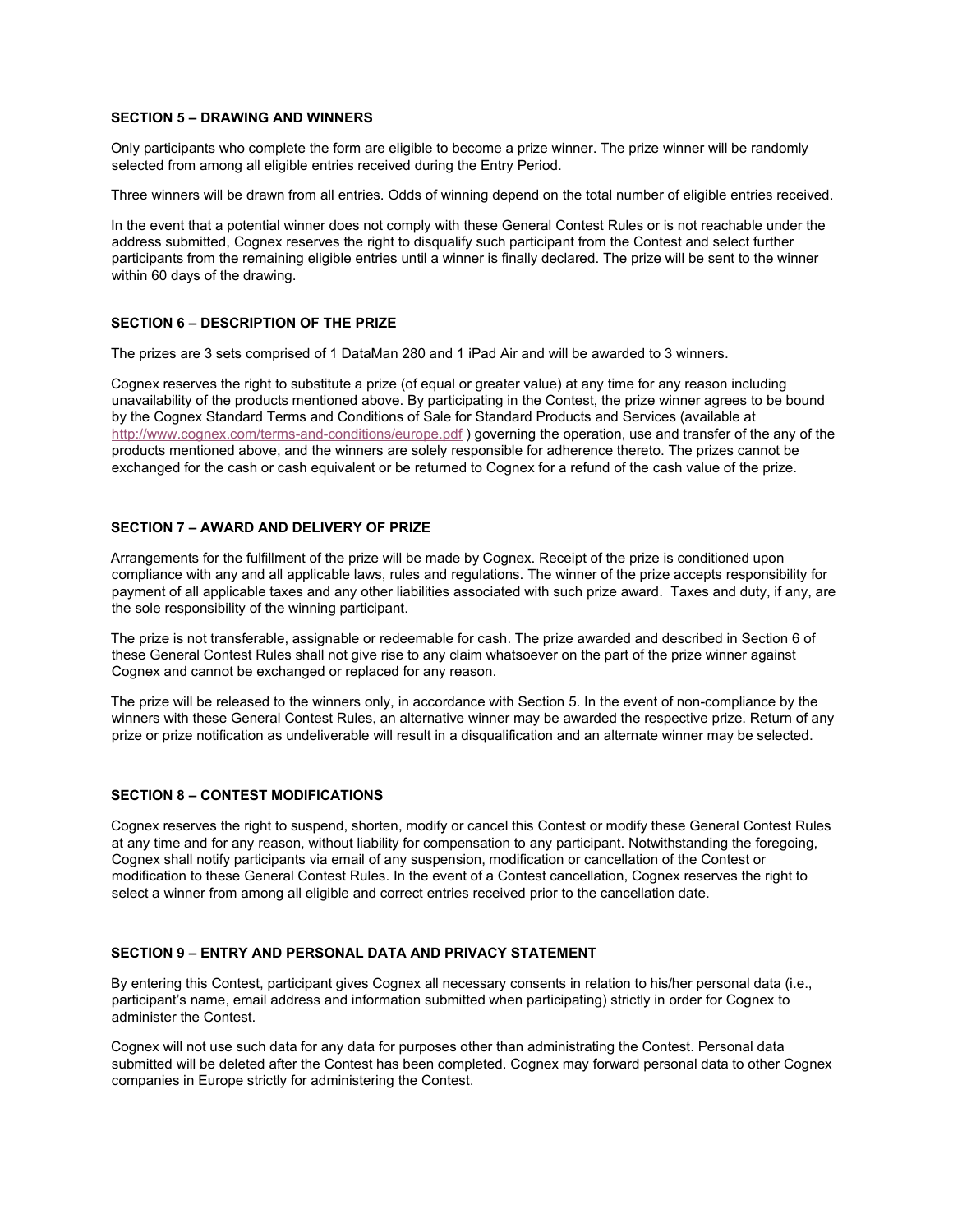Participation in the Contest also constitutes a winner's consent to Cognex's use and distribution of such winner's name for promotional and advertising purposes via any and all media (including, without limitation, the Internet) without further payment, compensation or other consideration to any such winner.

Any participant personal data will only be used in accordance with current applicable data protection legislation and will not be disclosed to a third party without such participant's consent.

With respect to all data Cognex's privacy policy applies https://www.cognex.com/privacy-policy.

With respect to any of participants' personal data collected by Cognex in administering this Contest, each participant has the right to have Cognex disclose what information it holds about him/her. In addition, each participant has the right to correct or delete any such information. If a participant wishes to know what information Cognex holds about him/her or if a participant wishes to correct or delete his/her information**, please contact Cognex at:**

Cognex Ireland Limited Attn: Marketing Department / New Products – Giveaway Gateway Business Park 2008-2014 Block 2000, Mallow Road Cork Ireland

privacy@cognex.com

# **SECTION 10 – WARRANTY**

Cognex does not provide any warranty on the prizes. To the fullest extent allowable by law, Cognex specifically disclaims any representations or warranties, express or implied, regarding the prizes, including any implied warranty of merchantability or fitness for a particular purpose and implied warranties arising from course of dealing or course of performance.

## **SECTION 11 – LIABILITY**

If Cognex improperly denies participant any prizes, Cognex's entire liability and participant's sole and exclusive remedy will be limited to a distribution of the equivalent amount of prize as set forth above. By participating in the contest, participant waives any and all rights to bring any claim or action related to such matters in any forum beyond one (1) year after the first occurrence of the kind of act, event, condition or omission upon which the claim or action is based.

By entering the Contest, participants agree to release, discharge, indemnify and hold harmless Cognex, including its officers, directors, and employees, from any and all claims, liability, loss, damage or injury, including any third party claims, resulting from participation in the Contest or acceptance, possession, use or misuse of the prize. In no event shall Cognex be liable for any incidental, indirect, special or consequential damages whatsoever arising out of or related to participation in this Contest, including without limitation, the use of a computer, internet access, any electronic failures, postal delays or postal and email losses.

# **SECTION 12 – INTELLECTUAL PROPERTY RIGHTS**

In accordance with all applicable laws on intellectual property rights, the reproduction or communication of any part or all of the elements comprising this Contest is strictly prohibited. Trademarks, service marks, graphics and/or logos used in connection with this Contest or with any Cognex products are the trademarks of Cognex Corporation and its affiliates. Participants, including the winner, are granted no right or license with respect to any of the aforesaid trademarks or any use of such trademarks.